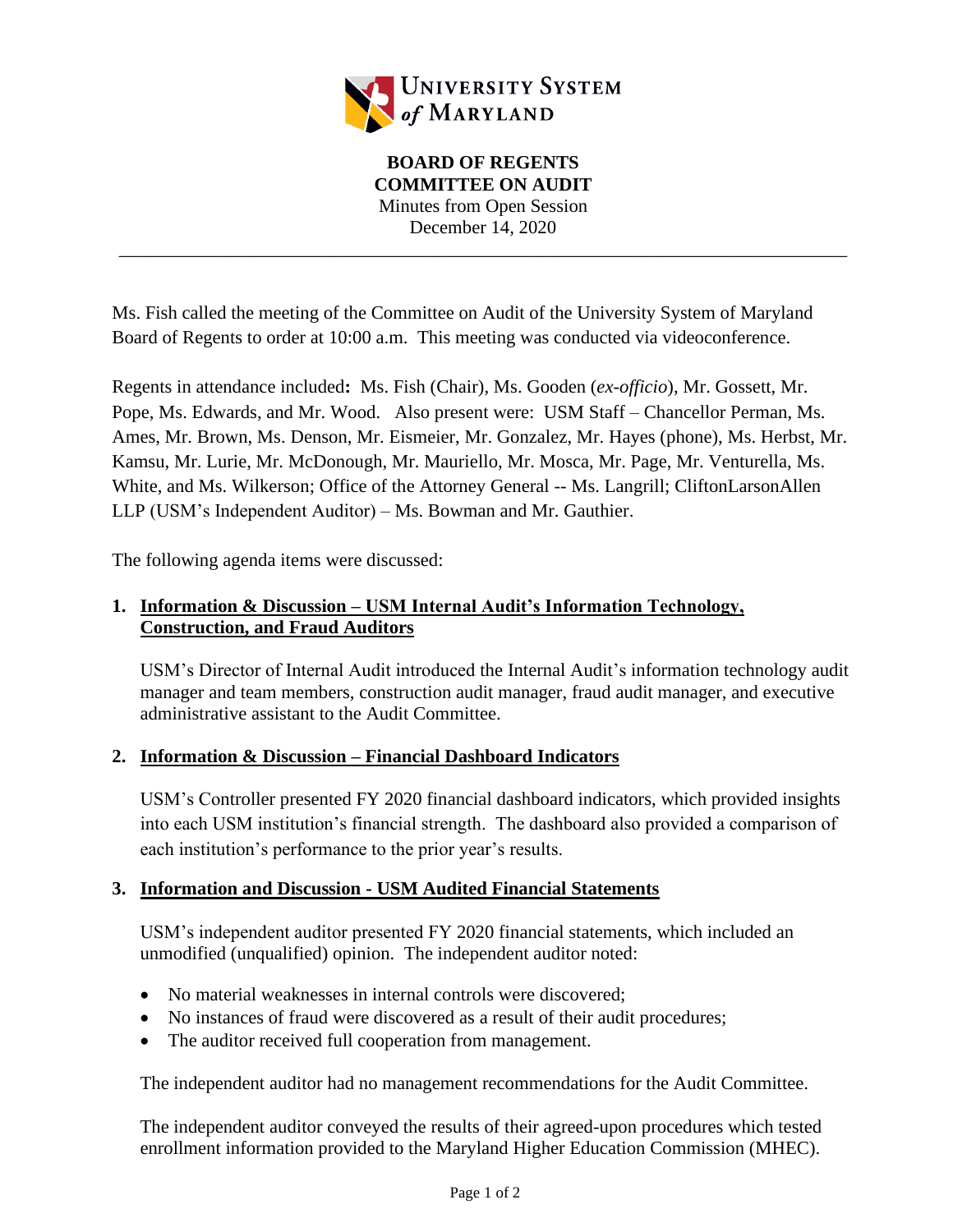These procedures provided a statistically reliable conclusion [90% confidence interval] that the enrollment information reported to MHEC was accurate.

## **4. Information – Completed Office of Legislative Audit Activity**

UMS's Director of Internal Audit reported that, since the October 30, 2020 audit committee meeting, the Office of Legislative Audit has not issued any reports for the University System of Maryland.

### **5. Information & Discussion - Follow up of Action Items from Prior Meetings**

USM's Director of Internal Audit provided a status update of action items from prior meetings.

# **6. Reconvene to Closed Session**

Ms. Fish read aloud and referenced the Open Meetings Act Subtitle 5, §3-305(b) which permits public bodies to close their meetings to the public in special circumstances. [Moved by Mr. Pope, seconded by Mr. Wood; unanimously approved.]

The closed session commenced at approximately 11:41 a.m.